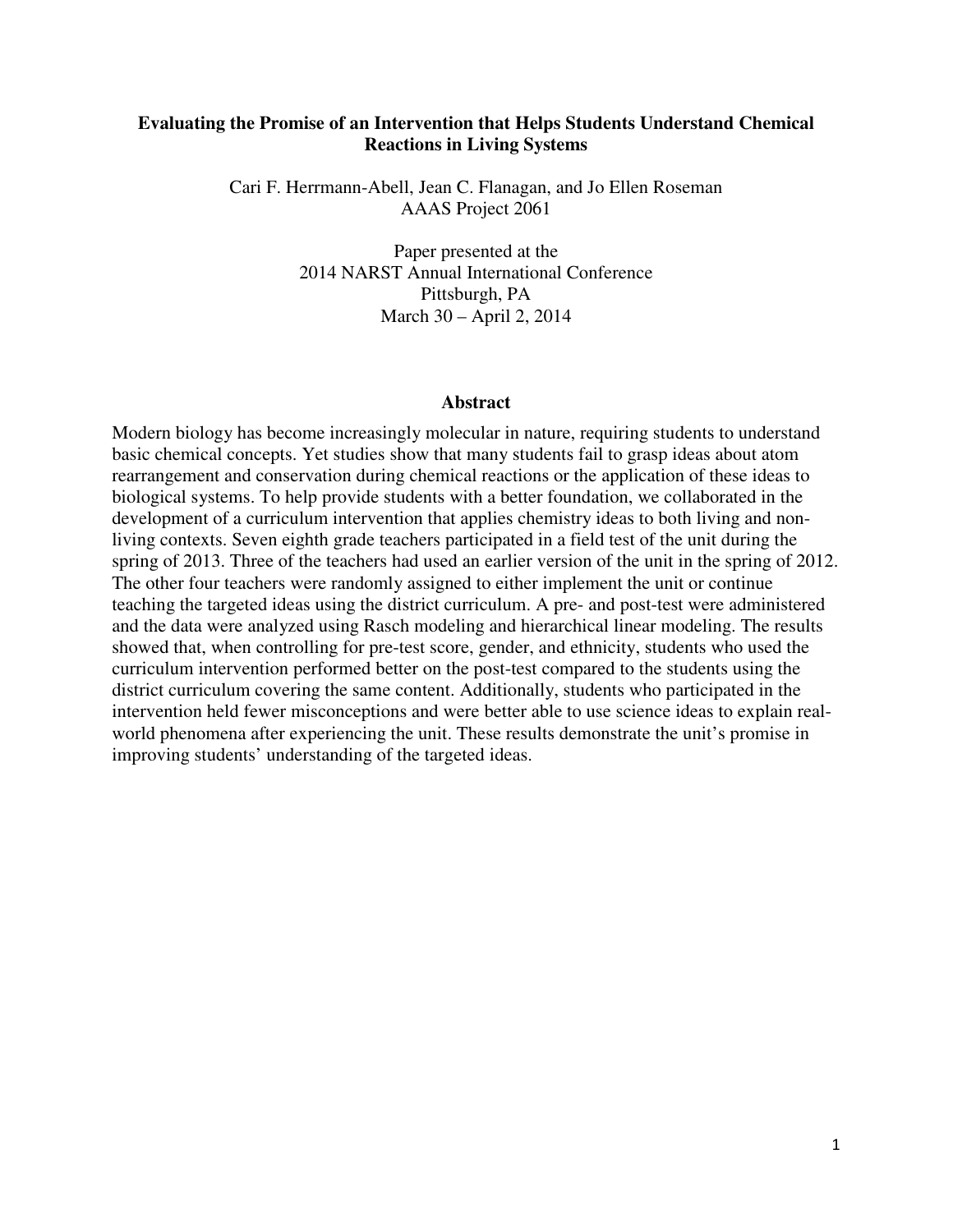### **Introduction**

According to the National Research Council, understanding modern biology depends more than ever on an understanding of chemistry:

Much of modern biology has become increasingly chemical in character. This has always been true of biochemistry and medicinal chemistry, but molecular biology, genetics, cell biology, proteomics, physiology, microbiology, neurobiology, agriculture, and many other divisions of biology are now using chemistry as a major part of their language and their research. The trend will continue, as more and more biological phenomena are explained in fundamental chemical terms. (National Research Council [NRC], 2003, p. 136).

Past assessment research indicates that students do not have a coherent understanding of the molecular basis of biology, and misconceptions related to this topic are prevalent at both the middle and high school levels (AAAS Project 2061, n.d.). For example, students typically have difficulty predicting that mass will be conserved, especially for systems in which there appears to be an increase or decrease of visible "stuff" (Mitchell & Gunstone, 1984). A national assessment study conducted by AAAS Project 2061 found that 56% of middle school students and 50% of high school students thought that when mold grows in a closed system, the mass of the system must increase (DeBoer, Herrmann-Abell, Wertheim, & Roseman, 2009). Students also commonly assume that the mass of a plant comes from minerals in the soil (Vaz, Carola, & Neto, 1997), mostly because they think that gases have negligible mass (Mas, Perez, & Harris, 1987) and, therefore, cannot contribute significantly to the mass of the plant. This study found that 54% of middle school students and 58% of high school students held this misconception. Another common misconception is that food is either used for energy or eliminated as waste, ignoring the idea that some of the food is used to build or repair body parts (Smith  $\&$  Anderson, 1986). This misconception was held by 60% of the middle school students and 69% of the high school students in the national sample.

A team of science education researchers and curriculum developers developed a six-week curriculum unit, called *Toward High School Biology* (THSB), that connects core chemistry and biochemistry ideas in order to help students build a strong conceptual foundation for their study of biology in high school and beyond. The curriculum intervention consists of instructional materials for both students and teachers and a set of hybrid (face-to-face and online) professional development materials. Guiding the development of the unit was a theory of change positing that students' science understanding develops from (a) having a wide range of experiences with the natural world that are explainable by a coherent set of fundamental ideas, (b) having an opportunity to make sense of what they experience in terms of those ideas, and (c) having those experiences sequenced into a coherent content storyline that is made explicit to students.

The THSB unit differs from existing materials in several ways. First, the unit incorporates the study of chemical reactions in both physical and life science contexts to ensure students appreciate the broad applicability of science ideas about atom rearrangement and conservation. Second, the unit addresses common and persistent misconceptions students have about chemical reactions at both substance and atomic/molecular levels by engaging students in activities that are designed to contradict these incorrect ideas. Third, the unit engages students with relevant phenomena that illustrate the science ideas. Finally, the unit takes advantage of physical models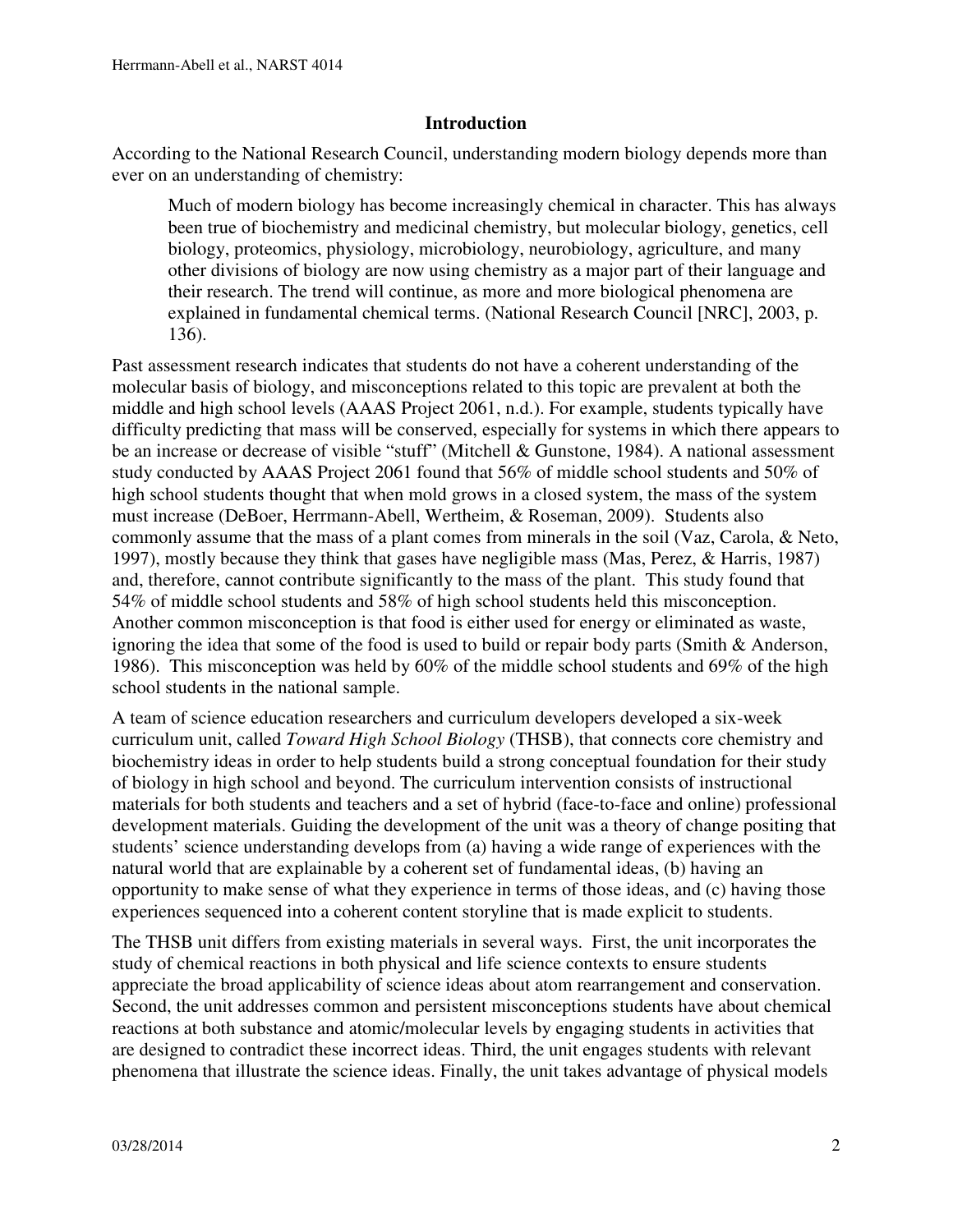and other representations to guide student explanations of phenomena in terms of underlying molecular events.

This paper reports on the results of a student pre-test and post-test administered during the fieldtesting of the curriculum intervention. The results indicate that the intervention shows promise in its ability to increase students' understanding of the targeted science ideas.

# **Methodology**

**Learning Goals.** As recommended in the National Research Council's *A Framework for K-12 Science Education* (NRC, 2012) and the *Next Generation Science Standards* (NGSS) (NGSS Lead States, 2013), the THSB unit is designed to address core disciplinary ideas, science practices, and crosscutting concepts. The overarching goal of the THSB unit is for students to use ideas about what happens to atoms and molecules during chemical reactions to explain growth and repair in living things.

*Disciplinary core ideas and crosscutting concepts*. The science ideas to which the THSB unit and assessments were aligned are shown in Table 1. These statements were adapted from grade band endpoints for grade 8 articulated in sections PS1.A, PS1.B, and LS1.C from the National Research Council's *A Framework for K-12 Science Education* (NRC, 2012). The crosscutting concept *Energy and Matter: Flows, Cycles, and Conservation* is addressed by the unit as well, specifically the concept that "matter is conserved because atoms are conserved in physical and chemical processes" (NGSS Lead States, 2013, Appendix G).

Table 1: *Targeted science ideas*

- 1. Pure substances are made from a single type of atom or molecule; each pure substance has characteristic properties that can be used to identify it. (from PS1.A)
- 2. Many substances react chemically in characteristic ways. In a chemical reaction, the atoms that make up the molecules of the original substances are regrouped into different molecules, and these new substances have different properties from those of the starting substances. (from PS1.B)
- 3. The total number of each type of atom is conserved during chemical reactions, and thus the mass does not change. If the measured mass changes, it is because atoms have entered or left the system. (from PS1.B)
- 4. Animals obtain food from eating plants or eating other animals. Within individual organisms, food moves through a series of chemical reactions in which the molecules that make up food are broken down and the atoms are rearranged to form new molecules to support growth. (from LS1.C)
- 5. Plants make glucose from carbon dioxide from the atmosphere and water through a chemical reaction that releases oxygen. Within individual organisms, glucose molecules undergo chemical reactions in which the atoms that make up the glucose molecules are rearranged to form new molecules to support growth. (from LS1.C)

*Science practices.* The THSB unit addresses five of the eight science practices recommended by the NRC's *Framework:* (1) developing and using models, (2) analyzing and interpreting data, (3) constructing explanations, (4) engaging in Argument from Evidence, and (5) obtaining, evaluating, and communicating information (NRC, 2012). The pre- and post-test assessment includes the use of models and data in some of the items, but students are not assessed on their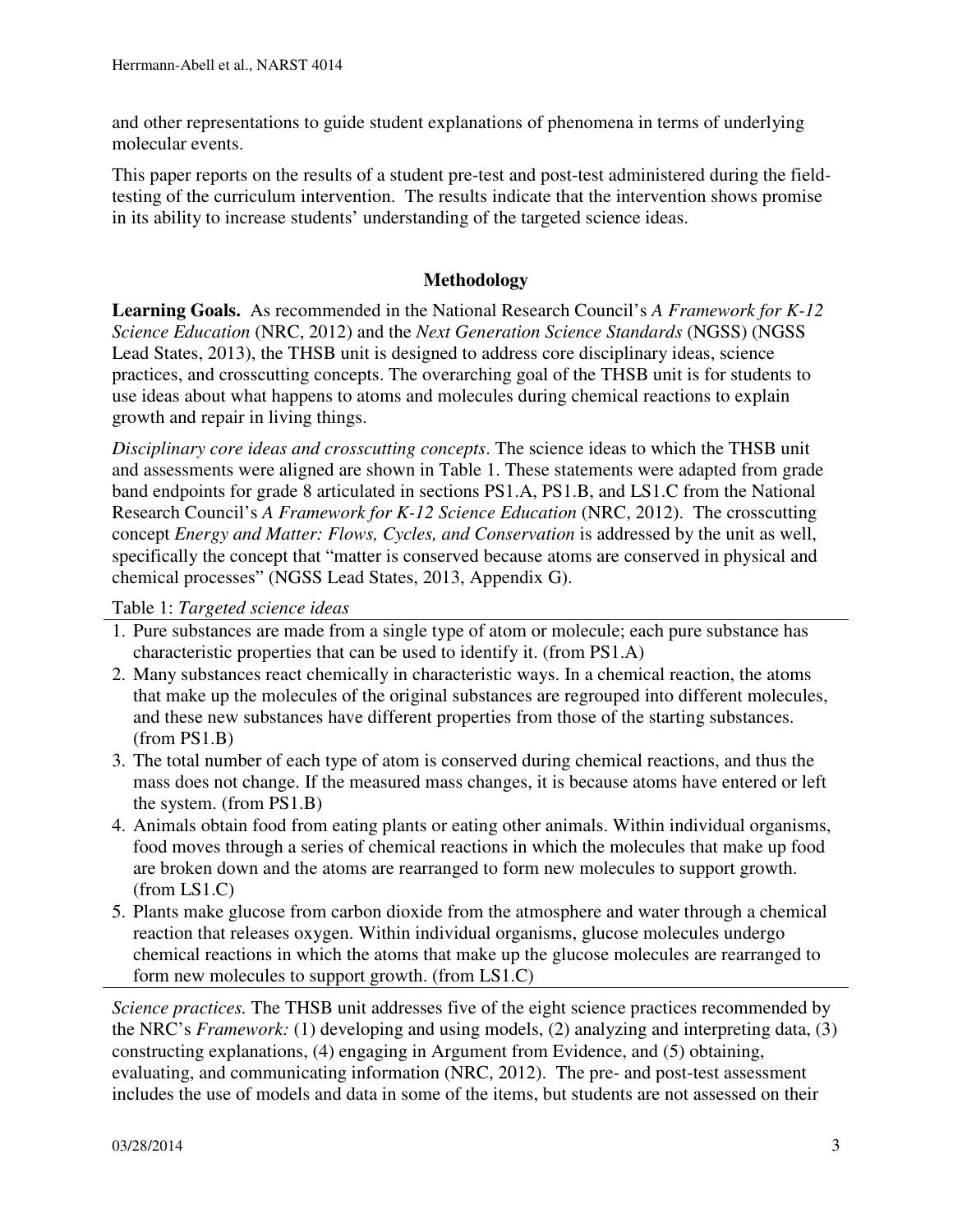ability to develop models or analyze data. Some items require students to select the correct explanation of a phenomenon, and the open-ended items target students' ability to construct explanations.

**Curriculum Intervention.** The curriculum intervention was developed using a three-year iterative development process that is well aligned with the theory of research-based curriculum design described by Clements (2007) and current learning research. In the first year, a "backward design" strategy was used to develop an initial draft of the student materials (Wiggins & McTighe, 2005). The draft student materials were pilot tested by researchers in a small number of schools, and data from the pilot test was used to revise the student materials and develop teacher resources and professional development. In Year 2, the revised materials and formal professional development were implemented by classroom teachers in six schools. The purpose of this round of testing was to examine student learning gains and the feasibility of implementing the curriculum materials in a range of classrooms, using data collected to inform revisions. In Year 3 of the development process, the curriculum and professional development materials were revised to address issues that surfaced during pilot testing.

The unit tested in Year 3 consists of 20 lessons organized into four chapters. Chapter 1 develops the central concept that during chemical reactions, the atoms that make up the starting substances rearrange to form molecules of the new substances with different properties (Ideas 1 and 2 in Table 1). Chapter 2 develops the concept that, regardless of how atoms are rearranged during a chemical reaction, the number of each type of atom stays the same and the mass of each atom stays the same; therefore, the total mas stays the same (Idea 3 in Table 1). Chapter 3 applies the concepts of atom rearrangement and conservation to animal growth and repair (Idea 4 in Table 1), and Chapter 4 applies these concepts to plant growth and repair (Idea 5 in Table 1).

The lessons within each chapter engage students with (1) a range of phenomena related to the learning goals and (2) a variety of models of underlying molecular events including using  $LEGO<sup>®</sup>$  bricks, ball-and-stick, and space-filling models to represent atom rearrangement and conservation before using chemical equations. Using the same models across chemical reactions in living and non-living systems highlights the common principles underlying both. Additionally, the unit provides scaffolds that familiarize students with using evidence and reasoning from science ideas and models to explain phenomena and justify their explanations.

**Study Design.** The field test was conducted in the spring of 2013 in two districts in the Mid-Atlantic U.S. This paper reports on the results from a study of one of the districts. Seven teachers from seven schools participated in the study. Three of the teachers had participated in the Year 2 pilot test of the curriculum intervention and were returning in Year 3 to implement the revised unit with their classes. The classes of these teachers comprise what we will refer to as the "experienced group." Four teachers were using the unit for the first time and were matched based on school characteristics such as  $8<sup>th</sup>$  grade state test scores in math and science and student demographic variables such as ethnicity to create pairs with similar characteristics. All of the classes in one school in each pair were randomly assigned to use the intervention (from this point forward referred to as the "novice group"), and all of the classes in the other school were assigned to the control group. Treatment assignment within each pair of schools was done randomly by Abt Associates. In both the experienced and novice groups, the THSB unit replaced the students' usual curriculum materials, and the unit's lessons were taught by the classroom teacher after the teacher participated in three days of face-to-face professional development. The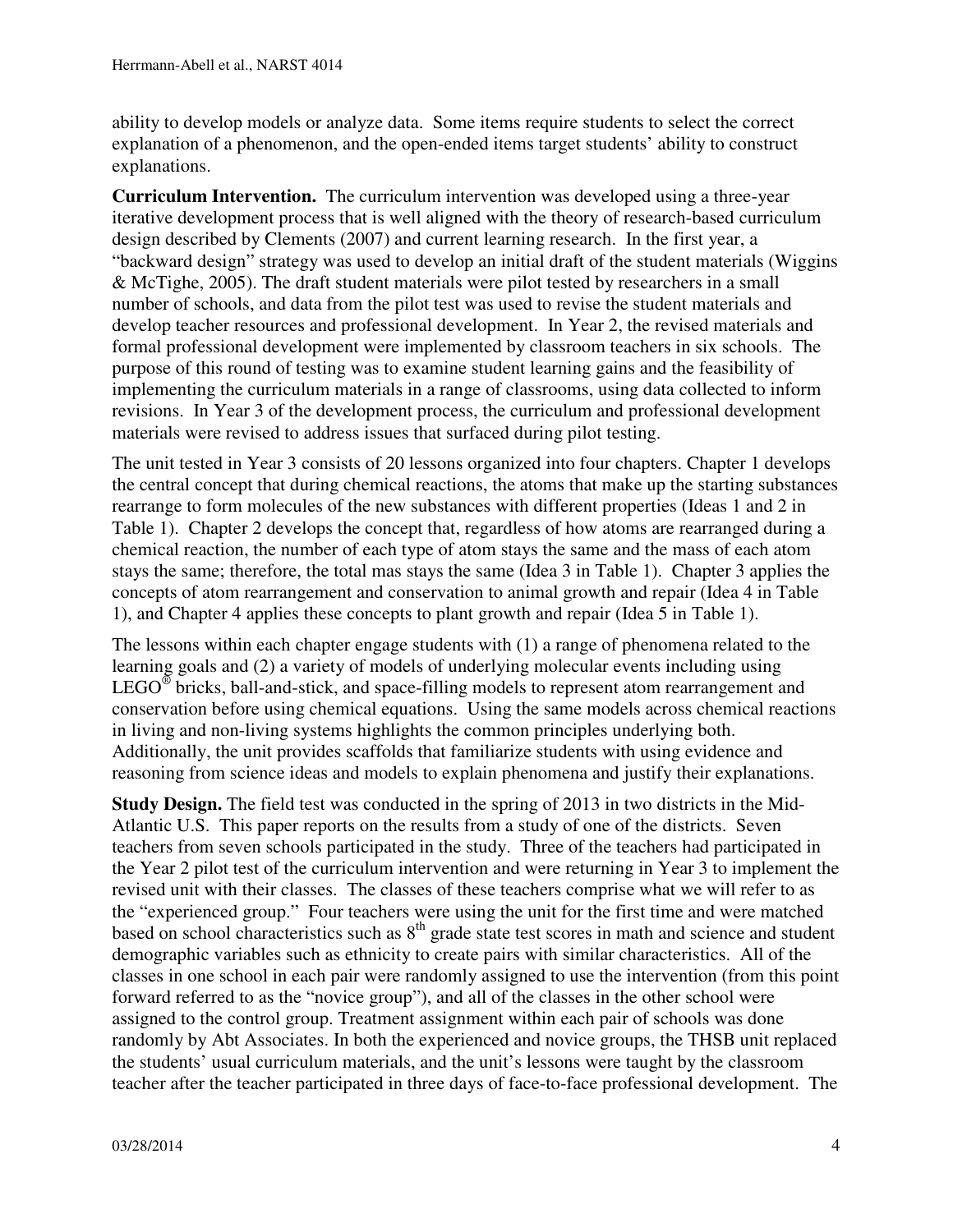students in the control group used the "business as usual" curriculum, which targets the same science ideas.

**Participants.** A total of 680 students participated in the study, but the data reported here is from the 674 students who completed both the pre-test and the post-test and responded to at least 25% of the items on both tests. Student demographic data indicated that 54% of the students were male and 46% were female; about 44% of the students were white, 15% were African American, 27% were Asian, 8% were Hispanic, and 7% were two or more ethnicities. A breakdown of the demographic data by group is presented in Table 2.

|                           | Control | Novice  | Experienced |
|---------------------------|---------|---------|-------------|
| Number of Classes         | 9       | 10      | 14          |
| Gifted & Talented Classes | $67\%$  | 50%     | 50%         |
| Number of Students        | 196     | 194     | 284         |
| Average Pre-test score    | $-0.14$ | $-0.44$ | $-0.61$     |
| Gender                    |         |         |             |
| Male                      | 56%     | 55%     | 53%         |
| Female                    | 44%     | 45%     | 47%         |
| Ethnicity                 |         |         |             |
| White                     | 45%     | 41%     | 44%         |
| Asian                     | 27%     | 29%     | 26%         |
| <b>Black</b>              | 14%     | 11%     | 19%         |
| Hispanic                  | $9\%$   | 10%     | $6\%$       |
| Two or more ethnicities   | $6\%$   | $9\%$   | 5%          |

Table 2: *Summary of class and student level variables*

**Student Content Knowledge Test.** To determine how students' understanding of the targeted learning goals changed as a result of instruction using either the THSB unit or the school district curriculum, a test was administered before and after instruction. The test contained 36 items, which were a mix of distractor-driven multiple-choice items and two-tiered items. The development of the multiple-choice items used a procedure designed to ensure the items' match to the targeted ideas and their overall effectiveness as accurate measures of what students do and do not know about those ideas (DeBoer, Herrmann-Abell, & Gogos, 2007; DeBoer, Herrmann-Abell, et al., 2008; DeBoer, Lee, & Husic, 2008). Each item was aligned to one or two of the targeted science ideas listed in Table 1, and item distractors were designed to probe for relevant student misconceptions (Sadler, 1998). There were four two-tiered items that consisted of a multiple-choice item followed by two open-response questions. The open-response questions asked the students to explain in writing why they thought the answer choice they selected was correct and why they thought the other answer choices were not correct.

All of the multiple-choice items were scored dichotomously. A rubric was developed for each of the two-tiered items. The students' written explanations for why they selected or rejected the answer choices were evaluated together against the ideal response included in the rubric. The ideal response, which included both substance level and atomic/molecular level ideas, was broken down into a series of essential elements. There were four or five essential elements for each item. Table 3 presents the essential elements for the plant growth two-tiered item. Students' scores were based on the number of essential elements their responses included. One point was deducted for each misconception included in the response. Each response was rated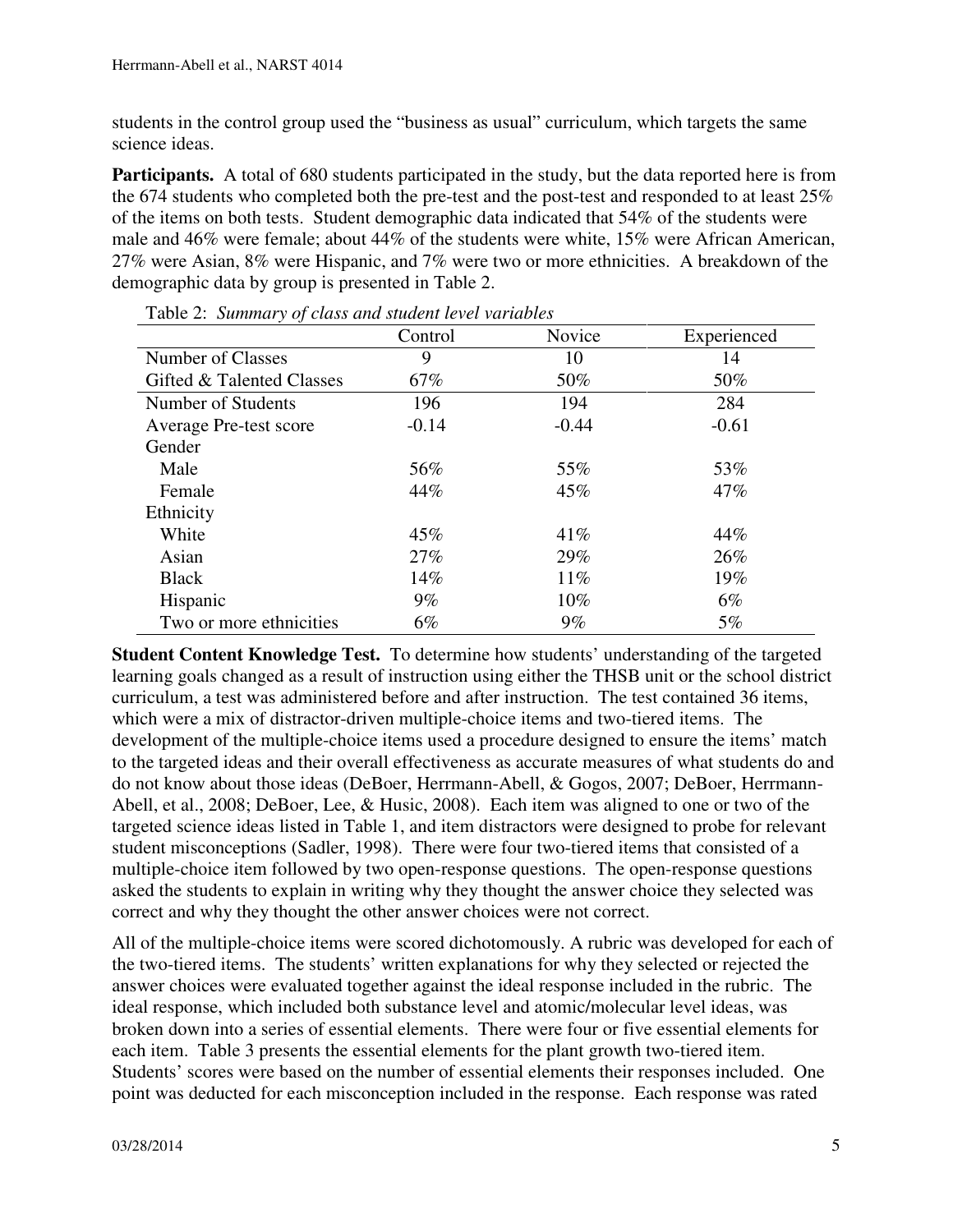by two researchers, and any disagreements were resolved by consulting a third researcher. The students received one score for these two-tiered items that summed their scores on the multiplechoice item (zero or one) and the written explanation (from zero to four or five depending on the number of essential elements for the item). None of the students who selected an incorrect answer choice received points for their written explanations because their explanations included misconceptions which reduced any points they did earn to zero.

Table 3: *The essential elements of an ideal response to the plant growth two-tiered item* 

- 1. *Photosynthesis*: Carbon dioxide molecules react [with water molecules] to form glucose/sugar/food molecules [and oxygen molecules].
- 2. *Polymer formation*: Glucose/sugar/food molecules react to form carbohydrates/polymers/cellulose/starch molecules.
- 3. *Body structures made of polymers:* Carbohydrates/polymers/cellulose/starch molecules make up/used to make [most] of the wood.
- 4. *Therefore, atom rearrangement & incorporation*: Atoms from carbon dioxide molecules are rearranged into other molecules that become part of the wood.

**Description of Rasch Modeling.** Student-level scale score were created using Rasch modeling (Bond & Fox, 2007; Liu & Boone, 2006; Boone, Staver, & Yale, 2014). The "Partial Credit" model was used because the test included both dichotomous and polytomous items (Masters, 1982). Winsteps<sup>®</sup> Rasch measurement software was used to estimate student scale scores and item difficulties (Linacre, 2013). The control variable ISGROUPS was set to zero, which indicates that each item has its own response structure. In Rasch modeling, the student scale scores and item difficulties are expressed on the same interval scale, are mutually independent, and are measured in the unit of logarithm called log odds or logits, which can vary from  $-\infty$  to +∞. The average item difficulty was set at zero.

*Measuring change using Rasch modeling.* In this paper, we apply the stacking method to the pretest and post-test data (Wright, 2003). Stacking data allowed us to create two scale scores per person: a pre-test score and a post-test score. The stacked analysis was done by first preparing a data file that contained two rows of data per student. One row contains their responses during the pre-test and the second row contains their responses during the post-test.

**Hierarchical Linear Modeling.** Once the pre-test and post-test scale scores were created, the post-test scale scores were modeled as outcome measures in two-level hierarchical linear models (HLM) with students at level 1 and classes at level 2. Classes were used at level 2 instead of teachers because we had evidence that student post-test scores varied between classes of the same teacher. Student-level variables included pre-test scores, gender, and ethnicity. Class-level variables included whether or not the class was part of the novice group of a match pair, whether or not the class was part of the experienced group, and whether or not the class was designated as a gifted and talented class.

A fully unconditional model containing only the post-test outcome variable and no independent variables except an intercept was estimated first. This was followed by a conditional model in which pre-test score, gender, and ethnicity were included as controls and modeled as fixedeffects. HLM 7 software was used in this study (Raudenbush, Bryk, Cheong, Congdon, & du Toit, 2011). The method of estimation was restricted maximum likelihood. Effect sizes were calculated by dividing the coefficient by the square root of the total standard deviation.

## **Results and Discussion**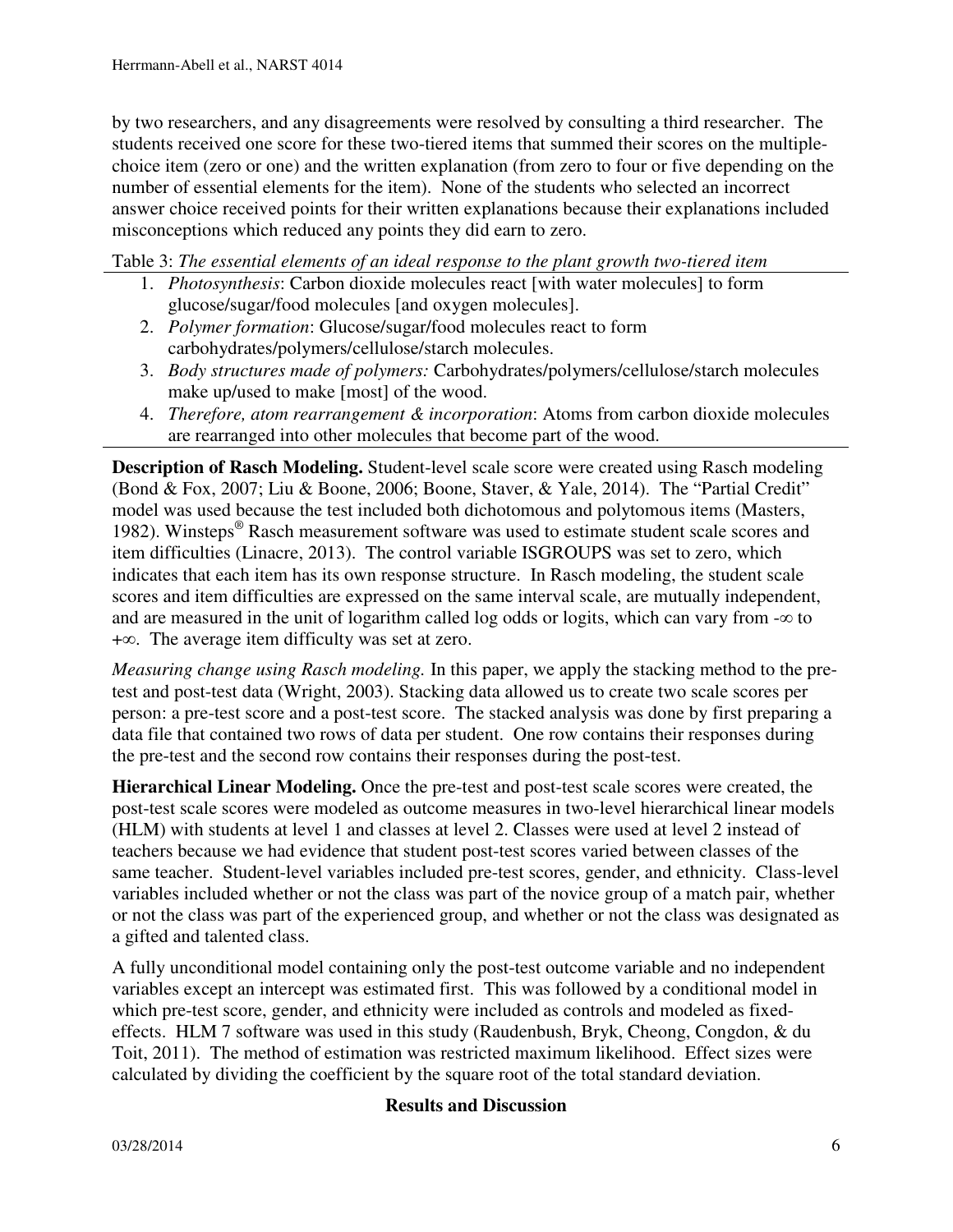**Rasch Fit.** The stacked data had a good fit to the Rasch model as shown in Table 4. The separation indices and corresponding reliabilities were 17.74 and 1.00 for the items and 2.88 and .89 for the students. Both of the separation indices are considered acceptable—i.e., greater than 2, according to Wright and Stone (2004). Additionally, the standard errors for the items and students were small (see Table 4). The infit and outfit mean-square values for the majority of the items and students were within the acceptable range of 0.7 to 1.3 for multiple-choice tests (Bond & Fox, 2007).

|                                        | Item |              |        | Person  |            |        |
|----------------------------------------|------|--------------|--------|---------|------------|--------|
|                                        | Min  | Max          | Median | Min     | Max        | Median |
| Standard error                         | 0.03 | 0.10         | 0.06   | 0.32    | 1.25       | 0.35   |
| Infit mean-square                      | 0.82 | 1.25         | 1.00   | 0.08    | 3.60       | 0.98   |
| Outfit mean-square                     | 0.68 | 1.39         | 1.00   | 0.02    | 8.92       | 0.92   |
| Point-measure correlation coefficients | 0.29 | 0.70         | 0.46   | $-0.27$ | 0.76       | 0.46   |
| Separation index (reliability)         |      | 17.74 (1.00) |        |         | 2.88(0.89) |        |

Table 4: *Rasch fit statistics for the stacked data*

**Fully Unconditional HLM.** A fully unconditional hierarchical linear model with no independent variables at either level was run in order to calculate the intraclass correlation coefficient. The results of the model are shown in Table 5. Over half (55%) of the variance in post-test score could be the function of class characteristics. The proportion of the variance in post-test scores that exists at the individual level is 45%. A chi-square test indicated that post-test scores varied significantly between classes ( $\chi^2$  = 746.391, p < .001).

Table 5: *Fully unconditional HLM*

| Within-classroom variance $(\sigma^2)$ | 0.75 |
|----------------------------------------|------|
| Between-classroom variance $(\tau)$    | 0.90 |
| Between-classroom standard deviation   | 0.95 |
| Reliability (λ)                        | 0.96 |
| Intraclass correlation $(\rho)$        | 0.55 |

**Conditional HLM.** The mixed-model for the conditional hierarchical linear model is

$$
POSTTEST_{ij} = \gamma_{00} + \gamma_{01} * NOVICE_{j} + \gamma_{02} * EXPERIENCED_{j} + \gamma_{03} * GT_{j} + \gamma_{10} * PRETEST_{ij} + \gamma_{20} * FEMALE_{ij} + \gamma_{30} * BLACK_{ij} + \gamma_{40} * HISPANIC_{ij} + \gamma_{50} * ASIAN_{ij} + \gamma_{60} * 2ORMORE_{ij} + \nu_{60} + r_{ij}
$$

where  $\text{POSTTEST}_{ii}$  and  $\text{PRETEST}_{ii}$  are the post- and pre-test scale scores for the student *i* within class *j*, respectively. GT is a dummy variable indicating whether or not the class is designated as a gifted and talented class. Two dummy variables were created for the instruction used in the class; NOVICE is a dummy variable indicating whether or not the teacher of the class was a first year implementer of the THSB unit; EXPERIENCED is a dummy variable indicating whether or not the teacher of the class was an experience implementer of the THSB unit. The control group, which was using the district curriculum, was used as a reference group. FEMALE is a dummy variable indicating the gender of student *i* in class *j* (Female  $= 1$  and Male  $= 0$ ). Four dummy variables were created for ethnicity (BLACK, HISPANIC, ASIAN, and 2ORMORE) and white was used as a reference group. All of the student level variables were grand-mean centered and all of the class level variables were uncentered. The terms  $u_{0j}$  and  $r_{ij}$  are the error terms associated with the classes and students, respectively.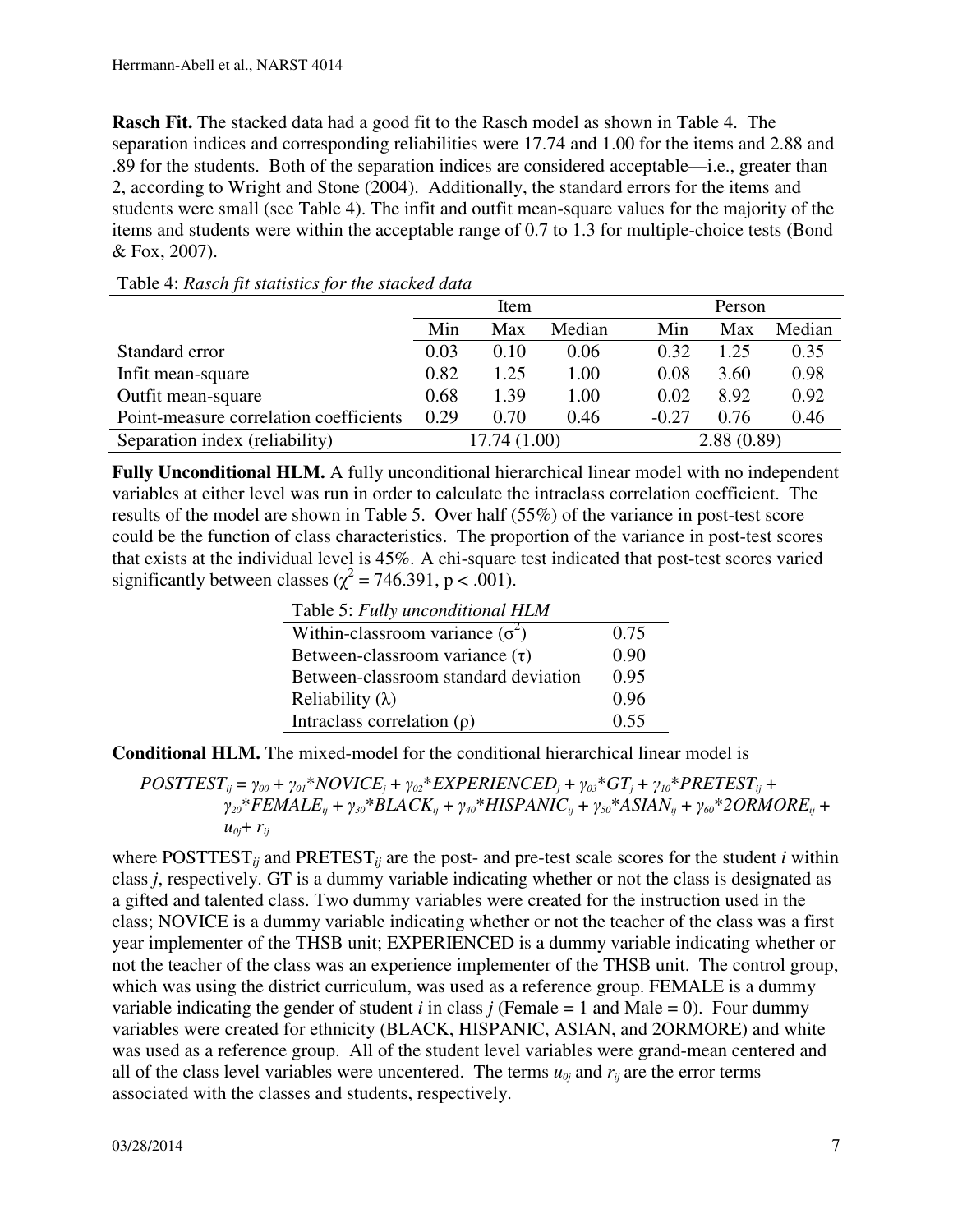According to the results of the conditional HLM shown in Table 6, the average post-test score for a non-GT control group class is -0.37 logits (controlling for pre-test scores, gender, and ethnicities). On average, non-GT classes in the novice group score 0.91 logits higher, non-GT classes in the experienced group score 1.49 logits higher, and GT classes in the control group score 0.50 logits higher on the post-test than the non-GT control classes. Compared to the district curriculum, the effect size for the THSB unit being implemented for the first time (novice group) is 0.88 and the effect size for the THSB unit being implemented by teachers with prior experience with THSB (experienced group) is 1.88. Both of these effect sizes are considered to be large (i.e. greater than 0.80) (Cohen, 1977).

The larger effect size for the experienced group may be due to teachers' increased familiarity and comfort with the THSB unit and the fact that more of their classes reached the end of the unit. During conversations with the teachers in the experienced group, most of them indicated that during the Year 3 implementation of the THSB unit, they better understood the storyline of the unit and the science content and were more comfortable with the molecular models used in the unit. Regarding completion of the unit, ten out of the fourteen classes in the experienced group completed all of the lessons, compared to none of the classes in the novice group.

| <b>Fixed Effects</b>       | Coefficient               | Standard error | <i>t</i> -ratio | Approx. d.f. | $p$ -value |
|----------------------------|---------------------------|----------------|-----------------|--------------|------------|
| Class level variables      |                           |                |                 |              |            |
| Intercept, $\gamma_{00}$   | $-0.37$                   | 0.17           | $-2.18$         | 29           | 0.04       |
| Novice, $\gamma_{0I}$      | 0.91                      | 0.19           | 4.77            | 29           | < 0.001    |
| Experienced, $\gamma_{02}$ | 1.49                      | 0.18           | 8.38            | 29           | < 0.001    |
| $GT, \gamma_{03}$          | 0.50                      | 0.15           | 3.33            | 29           | 0.002      |
| Individual level variables |                           |                |                 |              |            |
| Pre-test, $\gamma_{10}$    | 0.82                      | 0.04           | 19.36           | 635          | < 0.001    |
| Female, $\gamma_{20}$      | 0.13                      | 0.05           | 2.38            | 635          | 0.02       |
| Black, $\gamma_{30}$       | $-0.36$                   | 0.09           | $-4.07$         | 635          | < 0.001    |
| Hispanic, $\gamma_{40}$    | $-0.29$                   | 0.11           | $-2.57$         | 635          | 0.01       |
| Asian, $\gamma_{50}$       | 0.03                      | 0.07           | 0.38            | 635          | 0.71       |
| 2 or more, $\gamma_{60}$   | $-0.16$                   | 0.11           | $-1.41$         | 635          | 0.16       |
| <b>Random Effects</b>      | <b>Standard Deviation</b> | Variance       | d.f.            | $\mathbf v$  | $p$ -value |
| Intercept, $u_0$           | 0.38                      | 0.14           | 29              | 216.02       | < 0.001    |
| level-1, $r$               | 0.68                      | 0.46           |                 |              |            |

Table 6: *Results from the conditional HLM*

**Change in Student Understanding of Learning Goals.** Table 7 presents the percentage of students in each group who selected the correct answers on the multiple-choice items by learning goal. For the novice and experienced groups, the increase in percent correct from pre- to posttest was statistically significant at the .001 level for all learning goals. For the control group, only the increases for the chemical reactions, conservation, and animal growth learning goals were statistically significant at the .01 level.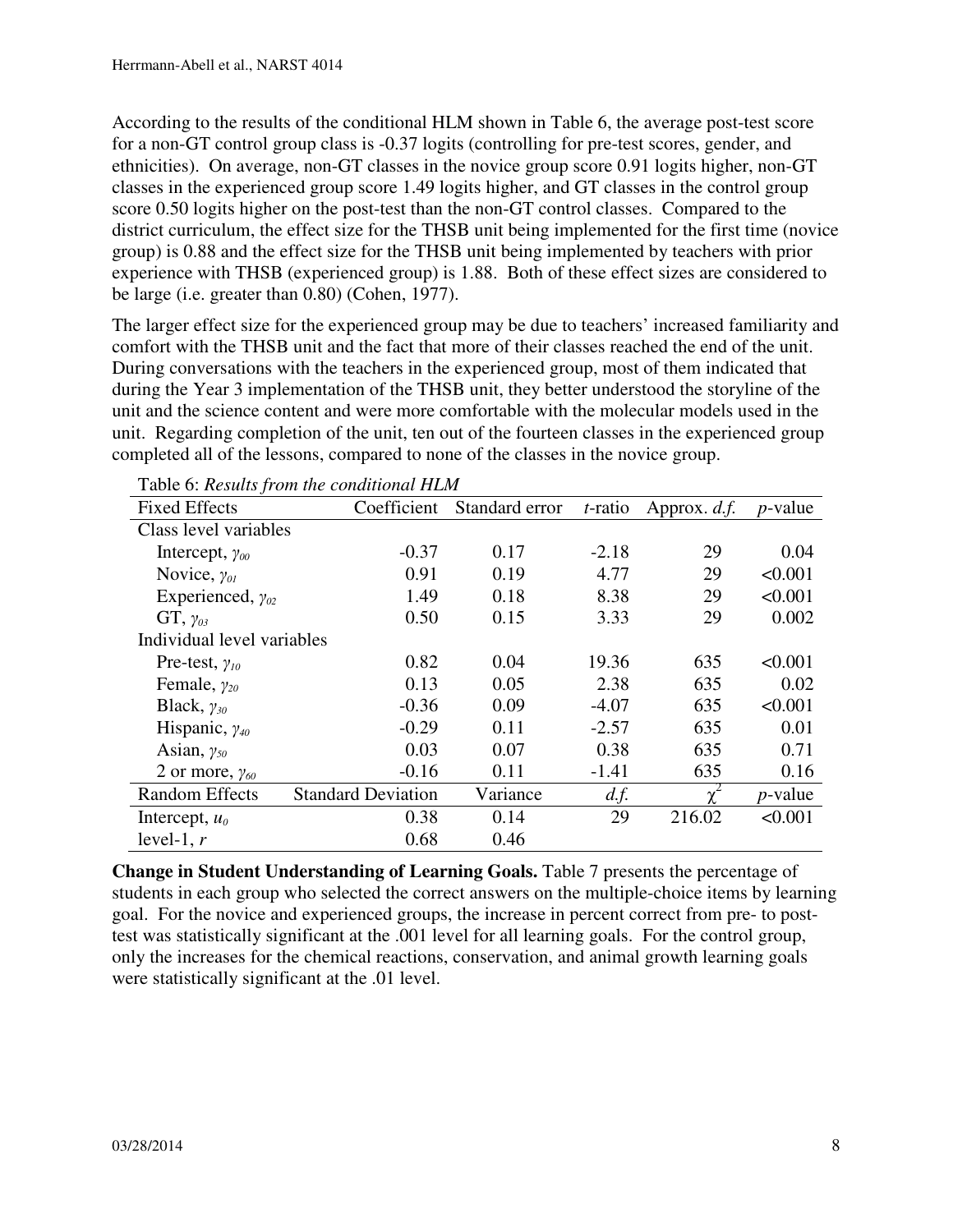|                           | $#$ of         |          | Control   |          | o o :<br>Novice |          | Experienced |
|---------------------------|----------------|----------|-----------|----------|-----------------|----------|-------------|
| Learning Goal             | items          | pre-test | post-test | pre-test | post-test       | pre-test | post-test   |
| <b>Substances</b>         | $\overline{4}$ | 75%      | 77%       | 68%      | 82%             | 67%      | 80%         |
| <b>Chemical reactions</b> | 6              | 57%      | 63%       | 51\%     | 74%             | 49%      | 74%         |
| Conservation              | 6              | 63%      | 75%       | 50%      | 76%             | 42%      | 73%         |
| Chemical reactions        | 3              | 53%      | 56%       | 46%      | 68%             | $42\%$   | 66%         |
| & conservation            |                |          |           |          |                 |          |             |
| Animal growth             | 6              | 42%      | 52%       | 44%      | 80%             | 38%      | 82%         |
| Plant growth              | 8              | $32\%$   | 36%       | 33%      | 44%             | 28%      | 66%         |

Table 7: *Percentage of students selecting the correct answer by learning goal* 

*Substances*. An analysis of the results of the Year 2 version of THSB found that the unit did not significantly improve students' understanding of the substances learning goal (Herrmann-Abell, Roseman, & Flanagan, 2013). As a result, the initial lessons of the unit were modified in order to attempt to better build students' understanding of substances and characteristic properties. Additionally, new activities in the later lessons about animal plant growth reinforced this idea by having students compare the properties and molecular structures of different proteins and carbohydrates. Table 7 shows that in Year 3 both the experienced and novice groups saw significant improvement on items aligned to this learning goal.

*Chemical reactions.* On the post-test, the novice and experienced groups performed significantly better on the chemical reaction items than the control group ( $\chi^2$  = 44.39, p < .001).

*Conservation.* The control group's performance on the conservation items on the post-test did not significantly differ from the novice and experienced groups performance on these items on the post-test ( $\chi^2$  = 3.94, n.s.). However, the control group performed significantly higher on these items on the pre-test than the other groups, suggesting they had a better understanding of conservation at the start of the study.

*Animal growth.* On the post-test, the novice and experienced groups performed significantly better on the animal growth items than the control group ( $\chi^2$  = 357.46, p < .001).

*Plant growth*. On the plant growth items, the experienced group outperformed the novice group on the post-test and the novice group outperformed the control group ( $\chi^2$  = 368.67, p < .001). The difference in performance on the plant growth items between the students of experienced and novice users may have been caused by differences in the number of lessons teachers completed: whereas most of the experienced users completed all of the lessons targeting plant growth ideas, none of the novice users did.

**Distractor Analysis.** An analysis of the students' selection of distractors was performed to gain insight into the effects the THSB unit had on students' ideas and misconceptions.

*Transmutation of atoms*. A common misconception about chemical reactions is that during a reaction, the atoms that make up the reactants are transformed into different types of atoms during a reaction (Andersson, 1986). Five items on the pre- and post-test included distractors that probed this misconception. Overall, these distractors were selected on the pre-test by 31% of the time by students in control classrooms and 33% of the time by students who used the THSB unit (in classrooms of both novice and experienced users) ( $\chi^2$  = 0.99, n.s.). On the posttest, the percentages decreased to 23% for the control group students and 14% for students who used the unit. The post-test percentage for THSB users is significantly lower than the percentage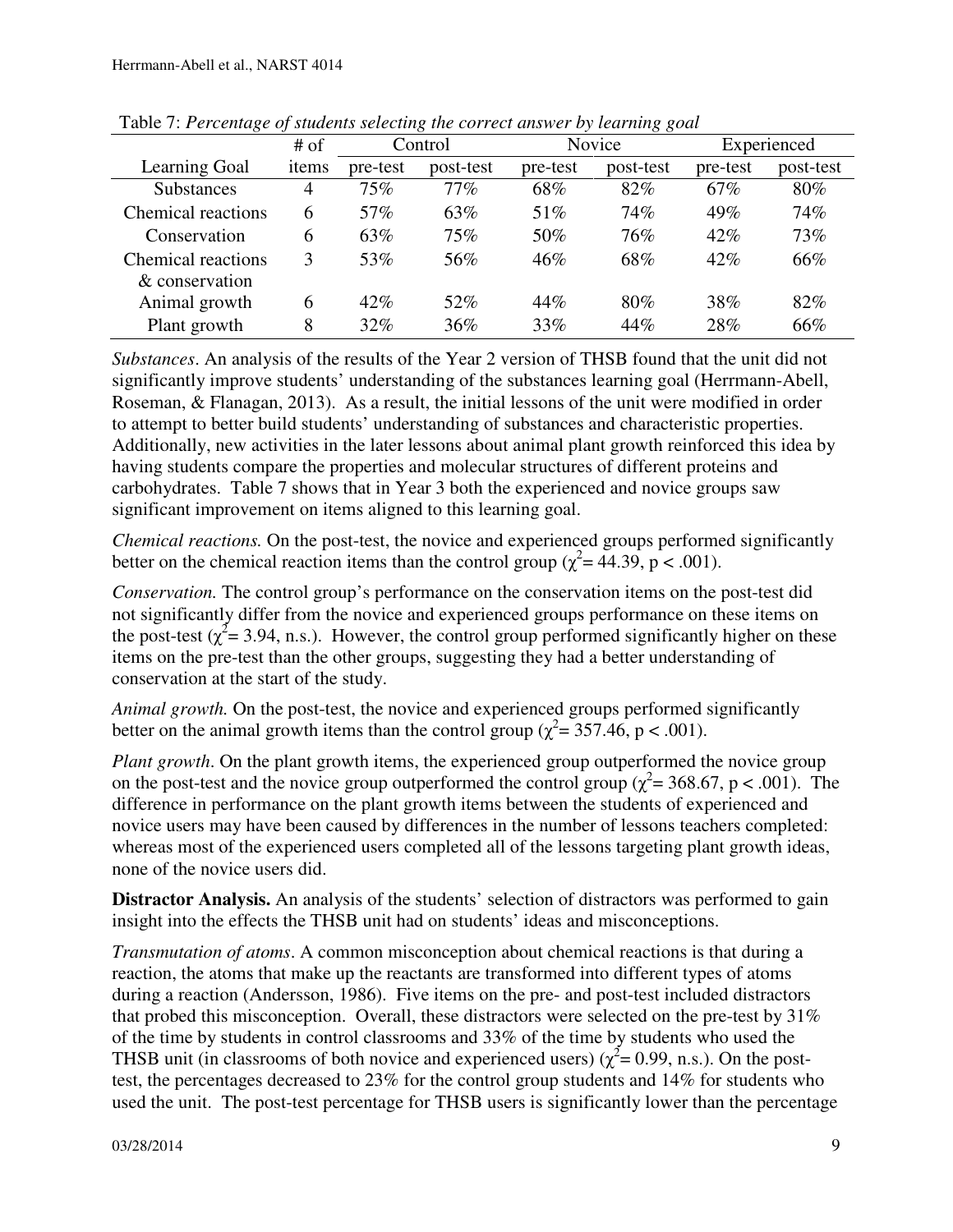for the control group ( $\chi^2$  = 34.39, p < .001). This indicates that the THSB was more successful in reducing the prevalence of this misconception than the district curriculum.

The THSB unit targets this misconception by having students model a variety of chemical reactions in both non-living and living systems. Students build physical models of the reactant molecules using either LEGO bricks or ball-and-stick models and then rearrange the "atoms" to form models of the product molecules. They observe that the product molecules are always made from the same number of each type of atoms as the reactant molecules and that each LEGO brick or ball maintains its identity during each reaction.

*Cell division alone can account for growth*. Some students think that living organisms grow merely because the cells that make up their bodies divide, not because the organism takes in additional matter that becomes part of their bodies (Krüger, Fleige, & Riemeier, 2006). Six items on the pre- and post-test included distractors aligned to this misconception. On the pretest, these distractors were selected 34% of the time by students in the control group and 29% of the time by students who used the THSB unit (in classrooms of both novice and experienced users) ( $\chi^2$  = 10.52, p < .01). On the post-test, the percentage decreased to 26% for the control group and 6% for the novice and experienced groups ( $\chi^2$  = 305.19, p < .001).

The THSB unit targets this misconception by providing experiences with data and models that contradict it. For example, students examined evidence from  ${}^{14}C$  labeling experiments showing that some of the atoms from a fish's food were incorporated into the fish's body structures. Using ball-and-stick models, the students then followed a "labeled" atom through protein digestion and synthesis. Similar activities were included for photosynthesis and cellulose production in plants.

**Explaining Real-World Phenomena Using Science Ideas**. A major goal of the THSB unit is for students to be able to explain observable events (e.g., the production of new substances) in terms of underlying atomic/molecular events, specifically atom rearrangement and conservation during chemical reactions in non-living systems and in the bodies of living organisms as they grow. Three of the two-tiered items on the pre- and post-test presented the students with realworld scenarios in which new materials appear: (1) mold grows on a slice of bread in a sealed bag, (2) a tree grows wood, and (3) a sea star grows back two arms. For the moldy bread item, the students were asked to determine how the mass of the sealed bag containing the bread would change after the mold grew, and then they were asked to explain their answer. For the tree and sea star items, the students were asked where the mass to build the body parts came from and then asked to explain their answer. Table 8 provides the percentage of students in each group who included atomic/molecular ideas in their explanations.

|             |           | Moldy Bread | Tree Growth | Sea Star Growth |
|-------------|-----------|-------------|-------------|-----------------|
| Control     | Pre-test  | $1\%$       | $0\%$       | 40%             |
|             | Post-test | $1\%$       | $1\%$       | 30%             |
| Novice      | Pre-test  | $0\%$       | $1\%$       | 39%             |
|             | Post-test | 36%         | 13%         | 53%             |
| Experienced | Pre-test  | $0\%$       | $1\%$       | 29%             |
|             | Post-test | 37%         | 27%         | 45%             |

Table 8: *Percentage of students using atoms and molecules in their written explanations*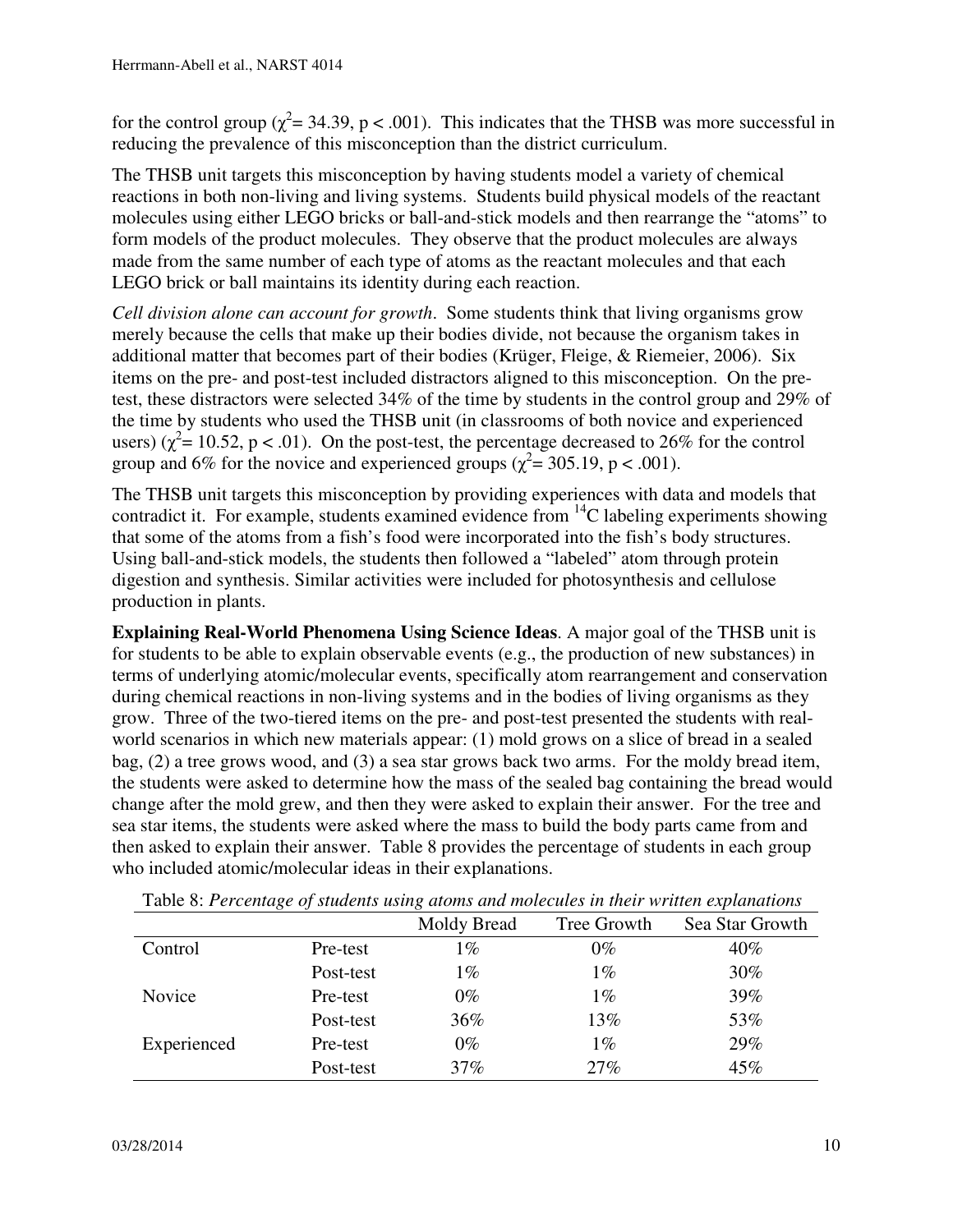*Moldy bread item.* An analysis of the students' pre-test explanations for the moldy bread item showed that students provided only substance-level explanations (with the exception of two students in the control group) (see Table 8). Similar results were seen on the post-test for the control group with only one student using the words "atoms" and "molecules" in their explanation. The results for the students in the novice and experienced groups, however, were different on the post-test. As seen in Table 8, the percentage of these students providing atomic/molecular explanations increased from pre- to post-test to over one third of the students.

Because the moldy bread item did not include any prompts for atomic/molecular ideas, students might not have felt the need to go beyond a substance-level explanation (e.g., the bag was sealed so nothing can get in or out). However, at least some students in the novice and experienced groups offered explanations on the post-test that included what happened to the atoms in the sealed bag without prompting. This suggests that the THSB unit was more successful than the district curriculum in supporting students in explaining conservation phenomena in terms of underlying atomic/molecular events.

Sample pre- and post-test explanations from two students who used the THSB unit are shown in Table 9. The students who wrote these explanations selected the correct answer choice on both the pre- and post-tests indicating that they knew the mass of the sealed bag containing the bread would not change after the mold grew. In each example, the student wrote a substance-level explanation on the pre-test and an atomic-level on the post-test. The examples also indicate that the students who experienced the THSB unit gained a better understanding of the concept of conservation as articulated in the NRC's *Framework* and NGSS, which explicitly includes atom conservation.

| Pre-test Explanation       | Post-test Explanation                                            |
|----------------------------|------------------------------------------------------------------|
| "The bread chemically"     | "The bag is a closed container. The total and measured mass stay |
| changed to mold, but the   | the same inside closed containers. The atoms that start in the   |
| mass did not change."      | plastic bag cannot change mass or escape. No new atoms can be    |
|                            | created, so the mass stays the same."                            |
| "I think the bag weighed"  | "The bag and its contents weighed the same because in the        |
| the same because nothing   | closed container, nothing can get in or out. This means that     |
| could get in or out of the | atoms that make up the bread cannot slip out of the bag, and     |
| bag, so theoretically the  | atoms outside cannot get in, so the weights won't be changed.    |
| weight should not change." | The mold absorbed molecules in the bread and, through chemical   |
|                            | reactions, rearranged the atoms to incorporate them in the mold. |
|                            | Throughout the process, the number of total atoms in the bag     |
|                            | stayed the same, so the measured mass of the bag will stay the   |
|                            | same also."                                                      |

Table 9: *Sample explanations for the moldy bread item from students in the experienced group*

*Tree growth item*. As with the moldy bread item, students failed to use atomic/molecular ideas in their pre-test explanations (see Table 8). On the post-test, only one control group student included atomic/molecular ideas, whereas 13% of the novice group and 27% of the experienced group did. These results mirror the results found for the multiple choice plant growth items discussed earlier. The difference in performance between the novice and experienced group may be attributed to the fact that the novice group did not complete all of the plant growth lessons and, therefore, did not receive guidance in how to explain plant growth in terms of the underlying atomic/molecular events.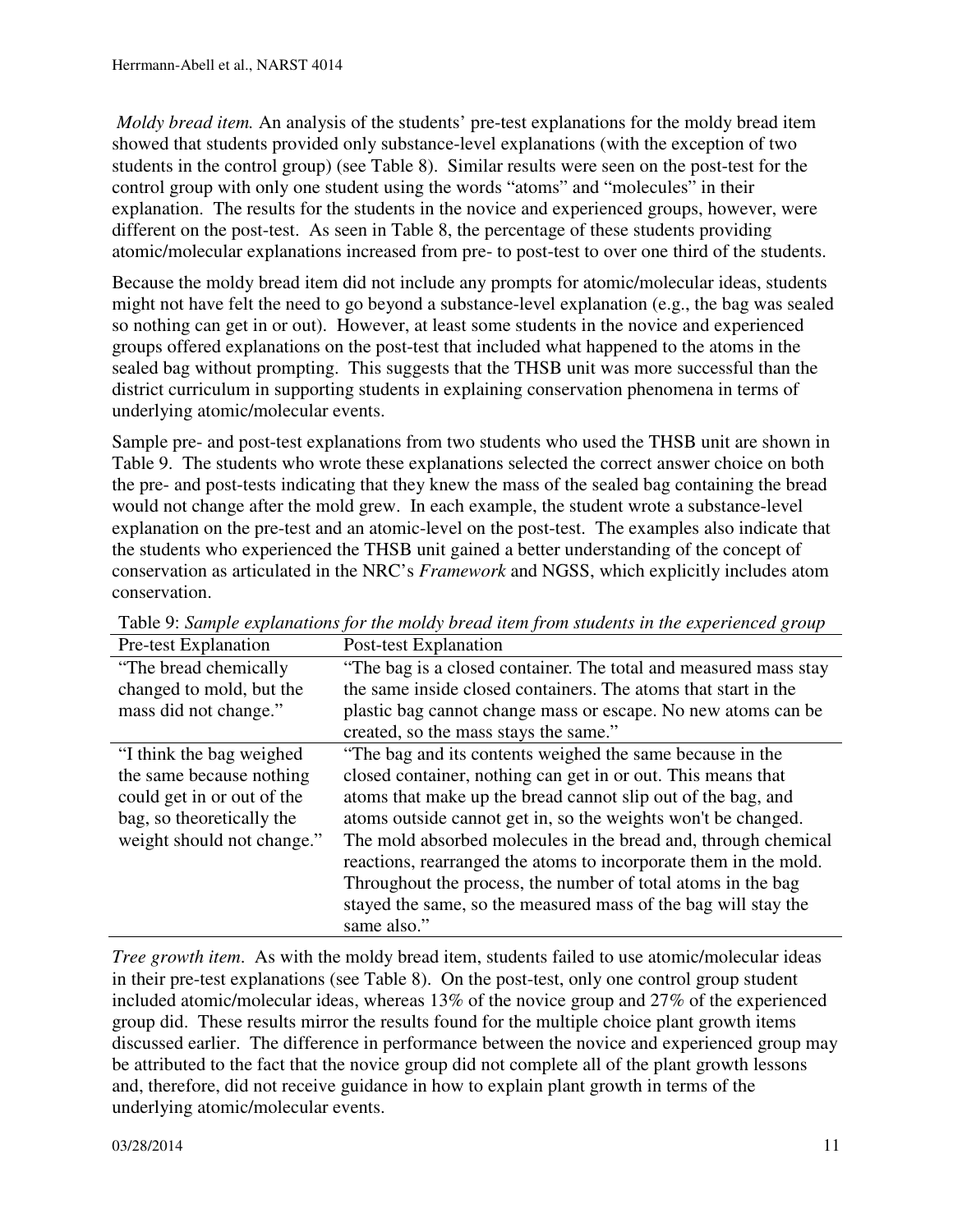Sample pre- and post-test explanations from two students who used the THSB unit are shown in Table 10. The first student was in a novice group class, and the second student was in an experienced group class. Both students selected the correct answer on the pre- and post-tests, indicating that they knew the mass of the tree came from carbon dioxide in the air. In each example, the student wrote a substance-level explanation on the pre-test and an atomic-level explanation on the post-test. The explanations provide evidence that the students' understanding of plant growth improved from pre- to post-test. Both students' pre-test explanations rely heavily on photosynthesis which is only part of the plant growth idea. On the post-test, the first student refers explicitly to the incorporation of the atoms from carbon dioxide into the tree but does not detail the process by which this occurs. The second student references data provided during the unit and works backwards from trees being made up of carbohydrates, to carbohydrates being made up of glucose monomers, to glucose monomers being made up of atoms from carbon dioxide.

Table 10: *Sample explanations for the tree growth item from two students in the novice and experienced groups*

| Pre-test Explanation          | Post-test Explanation                                            |
|-------------------------------|------------------------------------------------------------------|
| "Trees use carbon dioxide"    | "Unlike humans who breathe in oxygen, plants like trees need     |
| for photosynthesis, so it     | carbon dioxide; they take in carbon dioxide from the air. These  |
| seems reasonable that most    | additional carbon dioxide atoms are incorporated into their      |
| of their mass is made of it." | existing mass so the tree's measured mass increases."            |
| "Trees need carbon dioxide"   | "In the tables that we saw earlier showed that trees are made of |
| in order to photosynthesize.  | 96% carbohydrates. Later, I learned that the carbohydrates were  |
| In this process, trees take   | made of glucose monomers. During atom modeling, carbon           |
| the carbon, water and light   | dioxide and water molecules reacted to form glucose monomers.    |
| to create a chemical          | In another experiment, radio-labeled atoms showed that most of   |
| reaction to grow."            | the atoms in glucose monomers came from carbon dioxide."         |

*Sea star growth item*. Roughly one-third of the students in each group included ideas about atoms and/or molecules in their pre-test response to the sea star item. This differs from the other two items. This difference could be due partially to the fact that all of the answer choices for the sea star item included the word "atoms," which cued the students to use this word in their response. The other items did not use the word "atom" or "molecule."

As shown in Table 8, the percentage of students using atomic/molecular ideas increased from pre- to post-test for the novice and experienced groups [14% gain for the novice group ( $\chi^2$  = 7.76,  $p < .01$ ) and 16% gain for the experienced group ( $\chi^2 = 15.27$ ,  $p < .001$ )]. The control group percentage decreased 10%, which is not significant at the 0.01 level ( $\chi^2$  = 4.06, n.s.). The difference in the number of students using atomic/molecular ideas on the post-test among the three groups was statistically significant ( $\chi^2$  = 21.86, p < .001). These results indicate that the THSB unit was more successful that the district curriculum in supporting students' ability to explain animal growth in terms of underlying atomic/molecular events.

From the written responses to this item on the pre-test, it was clear that students associated food with growth, but they did not understand the role atoms from food play in the growth process. Samples of students' explanations for the sea star growth item are provided in Table 11. The first student, who was a member of the novice group, simply says that the food the sea star eats "produces" enough atoms to grow body parts. The second student, who was a member of the experienced group, seems to think that food remains in the stomach until it is needed as energy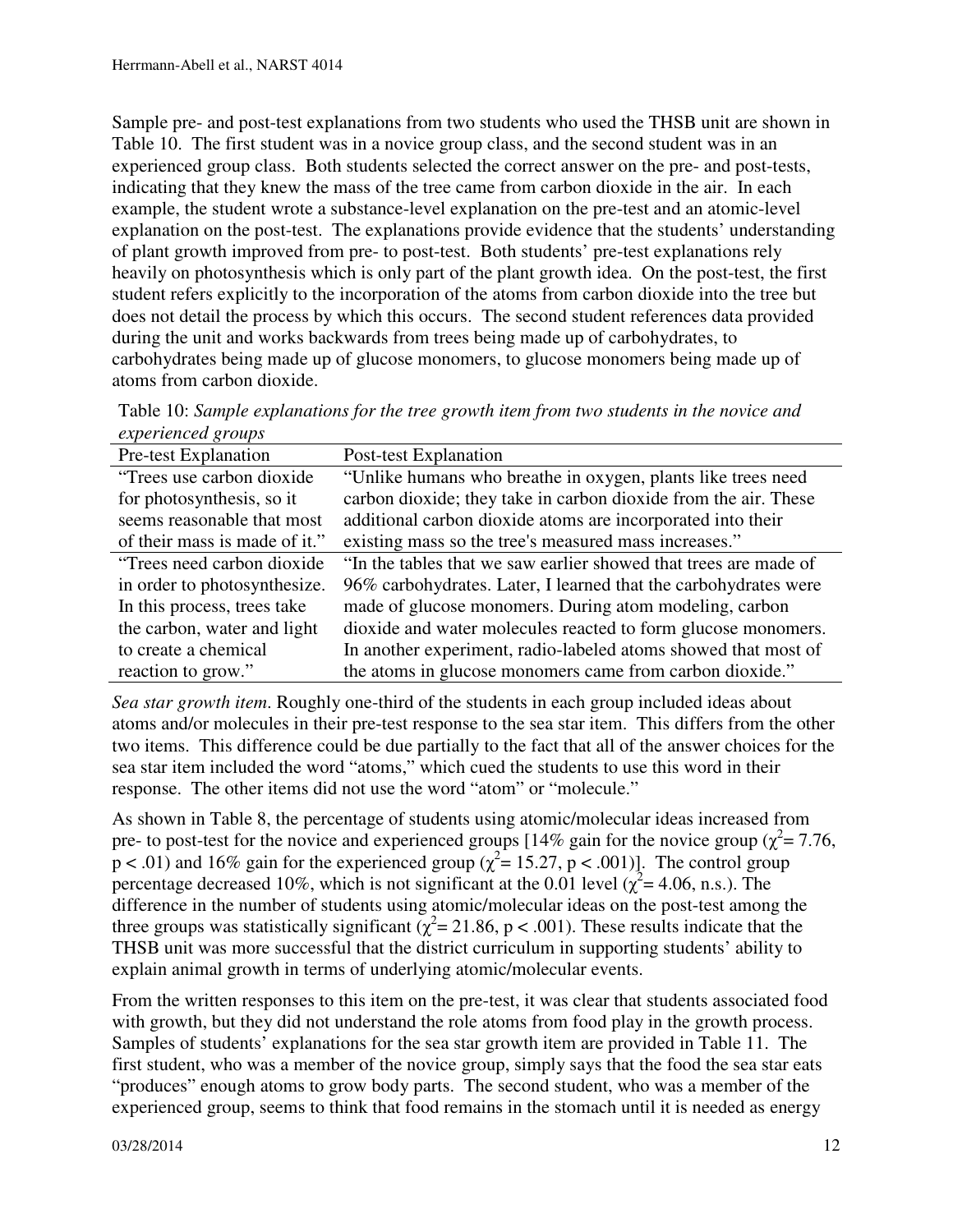for growth. The post-test explanations indicate that these students have learned that chemical reactions play a prominent role in growth.

|                           | Table 11: Sample explanations for the sea star growth item from two students in the novice and |
|---------------------------|------------------------------------------------------------------------------------------------|
| <i>experienced groups</i> |                                                                                                |

| <b>Pre-test Explanation</b>                                                                                                                                                                                                             | Post-test Explanation                                                                                                                                                                                                                                                                                                                                                                                                                                              |
|-----------------------------------------------------------------------------------------------------------------------------------------------------------------------------------------------------------------------------------------|--------------------------------------------------------------------------------------------------------------------------------------------------------------------------------------------------------------------------------------------------------------------------------------------------------------------------------------------------------------------------------------------------------------------------------------------------------------------|
| "Answer A is correct because, as<br>stated before, sea stars eat mussels<br>and snails. These creatures that were<br>consumed by the sea star would<br>produce enough atoms to grow back<br>the two arms which the sea star<br>needed." | "Option A is correct because the sea star ate food that<br>contained atoms and proteins, both contain mass. These<br>nutrients and atoms were used in the body through<br>chemical reactions to produce the two new arms grown<br>by the sea star."                                                                                                                                                                                                                |
| "There are more atoms in the sea<br>stars body now that is has eaten, so it<br>can use them to grow its arms back.<br>The food is kind of just floating<br>around in its stomach, so it can use<br>that energy to grow new arms."       | "The sea star's diet has protein in it. (from the mussels<br>and snails) The sea star's body can take the protein<br>polymers from these animals and use them in a chemical<br>reaction to form a different substance that will be used to<br>help the sea star grow and repair its legs. The additional<br>mass comes from the atoms in the mussels and snails<br>because they were not originally in the measured mass.<br>(they were outside the open system)." |

Even though there was an overall increase in the percentage of students providing atomic/molecular explanations from pre- to post-test on these three items, the increase is modest. Only 13% to 37% of the students who experienced the THSB unit used atomic/molecular ideas in their post-test responses when not prompted by the use of the word "atom" in the item. Furthermore, the average score (expressed as percentage of total possible points) for students in the novice and experienced groups who selected the correct answer choice on the post-test ranged from 34% to 50% across the three items indicating that the majority of the students did not include all of the essential elements that make up an ideal response.

A further analysis of the instructional support the unit provided identified some deficiencies. For example, the unit did not make explicit that the use of atoms and molecules was included as a criterion for a good explanation. The activities within the unit intermittently prompted students to use atoms and molecules, which could have lead students to conclude that they should only mention atoms and molecules when prompted. In response to this finding, the unit has been revised to better support students in constructing explanations of phenomena and the effects of these revisions are being examined this spring. Revisions include (a) making explicit to students the expectation that changes in substances should be explained in terms of underlying changes in molecules, (b) initially prompting students to do so and then fading prompts, (c) reminding teachers to monitor students' use of atom rearrangement and conservation in their explanations after prompts have been removed, and (d) giving teachers rubrics for scoring students' final explanations.

### **Conclusions**

This paper reports on a subset of data from the Year 3 field test of a new curriculum unit, *Toward High School Biology*, which is designed to help students explain biological growth and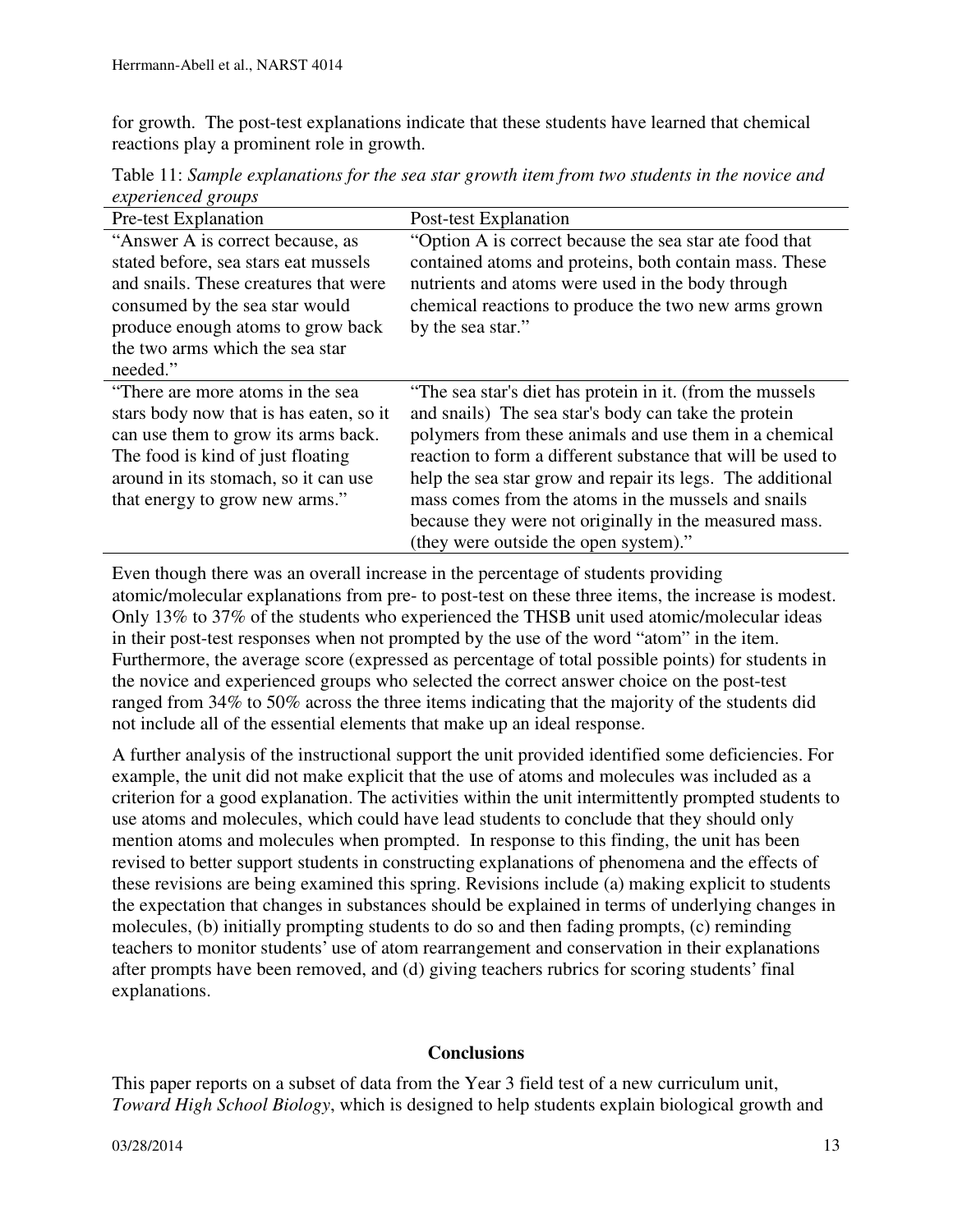repair in terms of atom rearrangement and conservation during chemical reactions. The unit aims to improve on currently available materials by engaging students with phenomena that occur in both non-living and living systems and scaffolding students' sense making. This scaffolding includes questions and modeling tasks that help students connect activities to a coherent set of science ideas, confront differences between their own ideas and science ideas, and relate the science ideas targeted in each lesson to other science ideas and experiences.

Three groups of students were compared during the study: (1) classes of teachers implementing the intervention for the first time (novice group), (2) classes of teachers who had implemented an earlier version of the intervention in the previous year (experienced group), and (3) classes of teachers using the school district curriculum that targets the same learning goals. Rasch modeling was used to create scale scores for both the pre- and post-test. These scale scores were then modeled as outcomes in a two-level hierarchical linear model to investigate effects of the intervention controlling for pre-test score, gender, and ethnicity. The results of the model showed a significantly positive correlation between using the THSB unit and post-test score. Large effect sizes were found for both the novice group and for the experienced group. These results provide evidence of the promise of the THSB unit for increasing students' understanding of chemical reactions and conservation of mass in living and non-living systems and for the unit's feasibility, which improves in the hands of experienced teachers.

## **Acknowledgements**

The authors would like to acknowledge the members of the BSCS project team: Janet Carlson, Brook Bourdelat-Parks, Elaine Howes, Rebecca Kruse, Kathy Roth, Aleigh Raffelson, Kerry Skaradznski, Rhiannon Baxter, Stacey Luce, and Chris Moraine. The authors would like to thank Mary Koppal of Project 2061 for her help in editing the curriculum unit, Martin Fernandez of Project 2061 for his help in scoring the written explanations, Bernard Koch of Project 2061 for his help in analyzing the written explanations, and Caitlin Klein for her help in scoring the written explanations.

The research reported here was supported by the Institute of Education Sciences, U.S. Department of Education, through Grant R305A100714 to the American Association for the Advancement of Science. The opinions expressed are those of the authors and do not represent views of the Institute or the U.S. Department of Education.

### **References**

- AAAS Project 2061 (n.d.) *AAAS Science assessment website*. Retrieved from http://assessment.aaas.org on March 26, 2014.
- Andersson, B. (1986). Pupils' explanations of some aspects of chemical reactions. *Science Education*, *70*(5), 549-563.
- Bond, T., & Fox, C.(2007). *Applying the Rasch model*. Mahwah, NJ: Lawrence Erlbaum Associates.

Cohen, J. (1977). *Statistical power analysis for the behavioral sciences*. NY: Academic Press.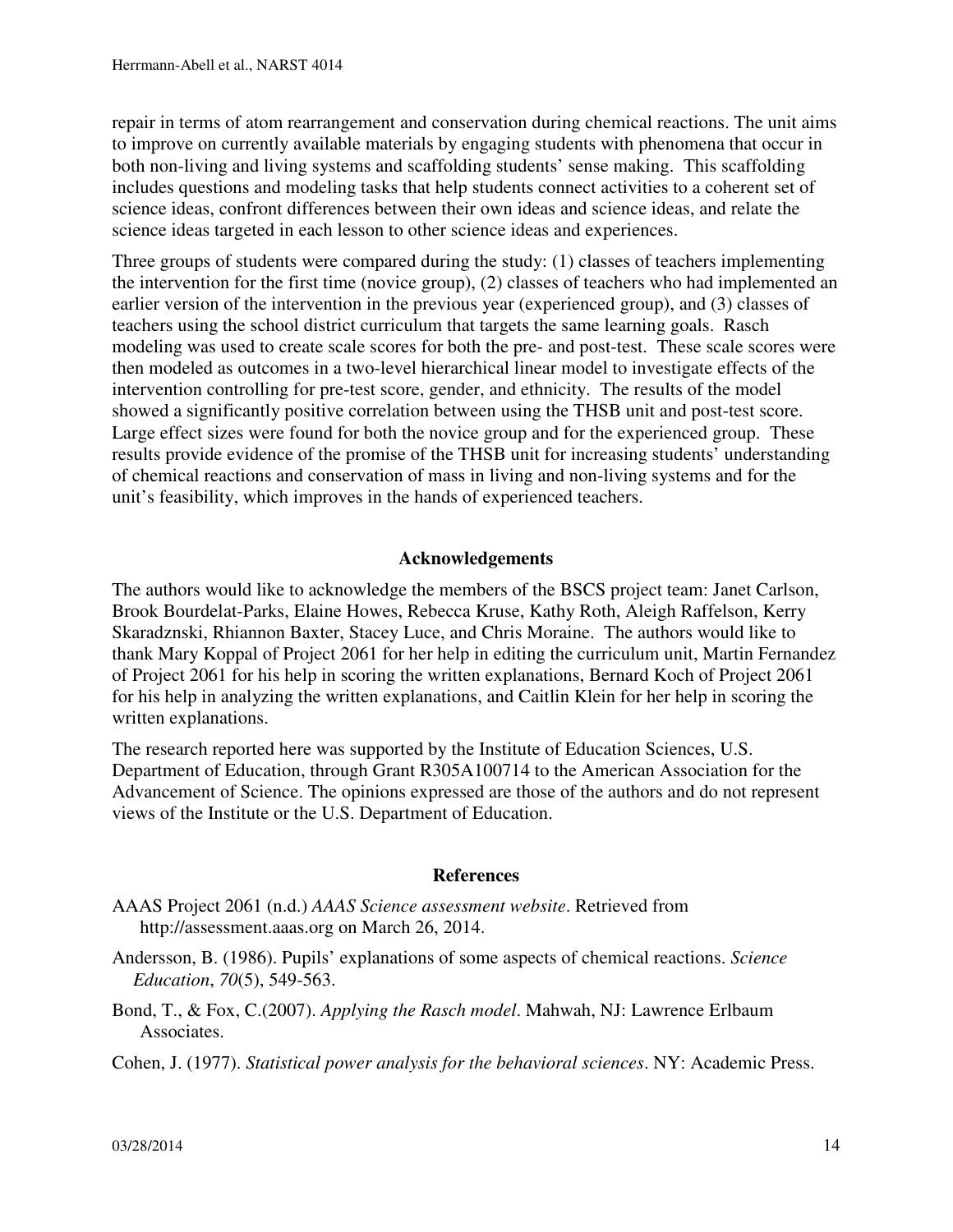- Clements, D. (2007). Curriculum Research: Toward a Framework for "Research Based Curricula" *Journal of Research in Mathematics Education*, *38*(1) 35-70.
- DeBoer, G. E., Herrmann-Abell, C. F., & Gogos, A. (2007, April). *Assessment linked to science learning goals: Probing student thinking during item development.* Paper presented at the National Association of Research in Science Teaching Annual Conference, New Orleans, LA.
- DeBoer, G. E., Herrmann-Abell, C. F., Gogos, A., Michiels, A., Regan, T., & Wilson, P. (2008). Assessment linked to science learning goals: Probing student thinking through assessment. In J. Coffey, R. Douglas, & C. Stearns (Eds.), *Assessing student learning: Perspectives from research and practice* (pp. 231-252). Arlington, VA: NSTA Press.
- DeBoer, G. E., Herrmann-Abell, C. F., Wertheim, J., & Roseman, J. E. (2009, April). *Assessment linked to middle school science learning goals: A report on field test results for four middle school science topics*. Paper presented at the National Association of Research in Science Teaching Annual Conference, Garden Grove, CA.
- DeBoer, G. E., Lee, H. S., & Husic, F. (2008). Assessing integrated understanding of science. In Y. Kali, M. C. Linn, & J. E. Roseman (Eds.), *Coherent science education: Implications for curriculum, instruction, and policy* (pp. 153-182). New York, NY: Columbia University Teachers College Press.
- Herrmann-Abell, C. F., Flanagan, J.C., and Roseman, J.E. (2013, April). *Developing and Evaluating an Eighth Grade Curriculum Unit That Links Foundational Chemistry to Biological Growth: Using Student Measures to Evaluate the Promise of the Intervention*. Paper presented at the National Association of Research in Science Teaching Annual Conference, Rio Grande, PR.
- Krüger, D., Fleige, J., and Riemeier, T. (2006). How to foster an understanding of growth and cell division, *Journal of Biological Education*, *40*(3), 135-140.
- Linacre, J. M. (2013). Winsteps® Rasch measurement computer program. Beaverton, Oregon: Winsteps.com.
- Mas, C. J., Perez, J. H., & Harris, H. (1987). Parallels between adolescents' conception of gases and the history of chemistry*. Journal of Chemical Education*, 64(7), 616-618.
- Mitchel, I., & Gunstone, R. (1984). Some student conceptions brought to the study of stoichiometry. *Research in Science Education, 14*, 78-88.
- Mohan, L., Chen, J., & Anderson, C. (2009). Developing a multi-year learning progression for carbon cycling in socio-ecological systems. *Journal of Research in Science Teaching*, *46*(6), 675-698.
- National Center for Education Statistics. (2011). *The Nation's report card: Science 2009* (NCES 2011–451). Washington, DC: Institute of Education Sciences, U.S. Department of Education.
- National Research Council. (2003). *BIO 2010: Transforming undergraduate education for future research biologists* [Electronic version]. Washington, DC: National Academy Press.
- National Research Council. (2012). *A framework for K-12 science education: Practices, crosscutting concepts, and core ideas*, Washington, DC: National Academies Press.